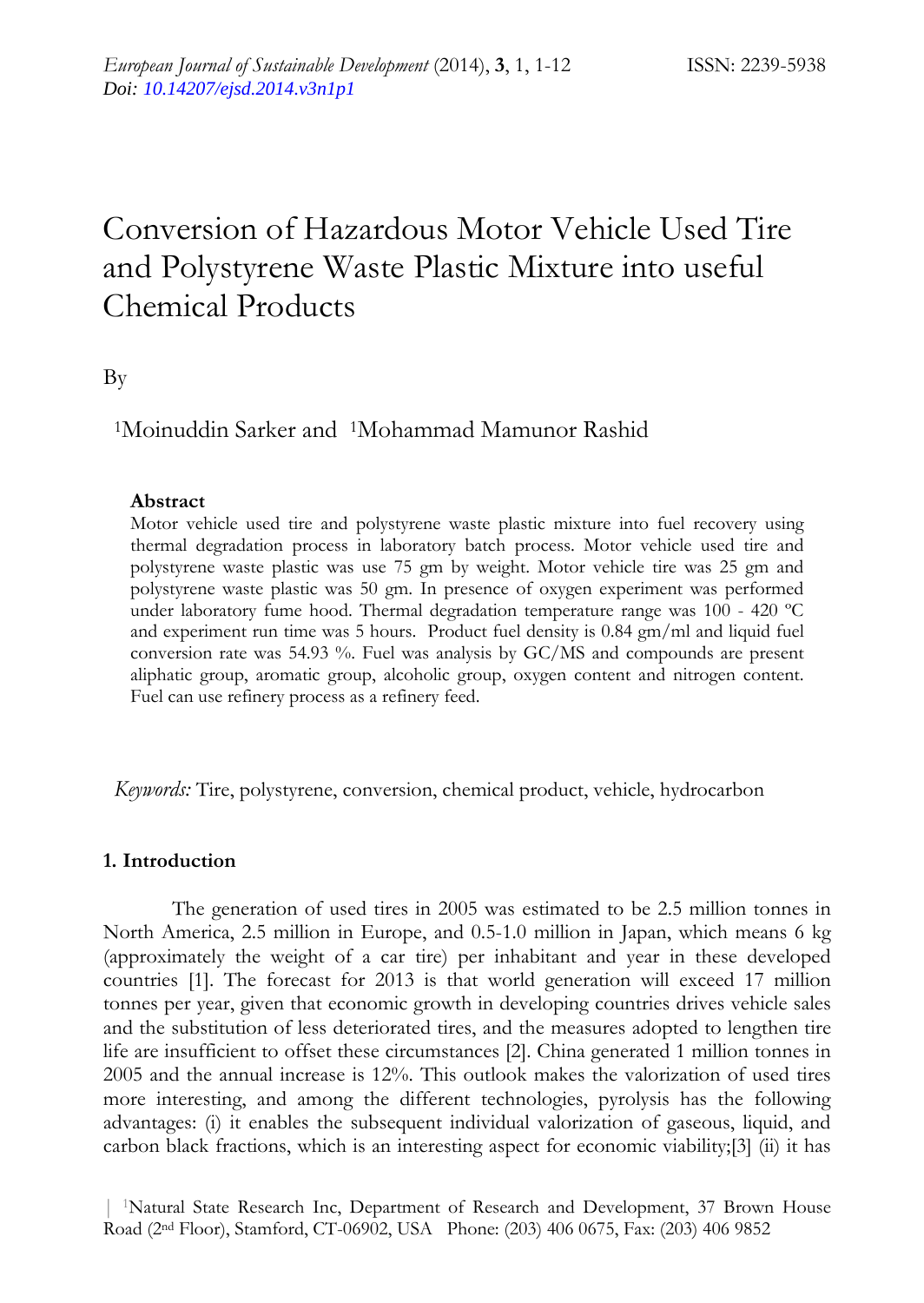a higher efficiency for energy and a lower environmental impact than incineration [4]. Different types of reactors have been used for tire pyrolysis, such as autoclaves[5] and fixed bed reactors,[6-10] and for a larger scale operation, bubbling fluidized bed reactors,[9-14] moving beds under vacuum, in one and two steps,[15-17] ablative beds,[18] and rotary ovens [19-21]. Key factors for process viability are high throughput and products with suitable properties for their subsequent valorization toward value added compounds (such as high-quality carbon black, active carbon, or chemical compounds, such as benzene, toluene, xylene, limonene, and so on) [22]. Pyrolysis as an attractive method to recycle scrap tires has recently been the subject of renewed interest. Pyrolysis of tires can produce oils, chars, and gases, in addition to the steel cords, all of which have the potential to be recycled. Within the past 2 decades, most experiments have been conducted using laboratory-scale batch units to characterize oil, char, and gas products [23].

Some conclusions from these laboratory-scale studies are as follows: Pyrolytic char has potential as a low-grade carbon black for a reinforcing filler or a printing ink pigment, [4- 6] as a carbon adsorbent after proper activation, [7-9] and as a solid or slurry fuel [10]. Pyrolytic oil, a mixture of parafins, olefins, and aromatic compounds, possesses a high calorific value (43 MJ/kg) and can be used directly as fuel or can be added to petroleum refinery feedstocks [11-15]. Oils can also be properly cut based on their evaporating temperatures to solely produce valuable chemical feedstocks (i.e., benzene, xylene, toluene, and D-limonene), or some of the chemicals can be extracted with residue used as fuel [16-22]. Pyrolytic gas contains high concentrations of methane, butadiene, and other hydrocarbons, which results in a high calorific value  $(35 - 40 \text{ M})/\text{kg})$  sufficient to heat the pyrolysis reactor [23-25] The gas is generally not sold as a commercial product but used as a process heat resource because of its low yield (10 wt %).

# **2. Materials and Method**

# **2.1 Materials**

Polystyrene waste plastic was collected from local restaurant and motor vehicle tire was collected from local car collision center. Both waste materials were washing with liquid soap and cut into small pieces. Waste Tire has metal portion and metal portion did put into reactor for liquefaction process. Laboratory experimental process sample was taken total 75 gm by weight. 50 gm of polystyrene waste and 25 gm of motor vehicle used tire. Both waste materials have additives because plastic and tire manufacturing period manufacturing company are adding different types of additives for hardness and softness. Polystyrene plastic and motor vehicle tire chemical structure are shown figure 1.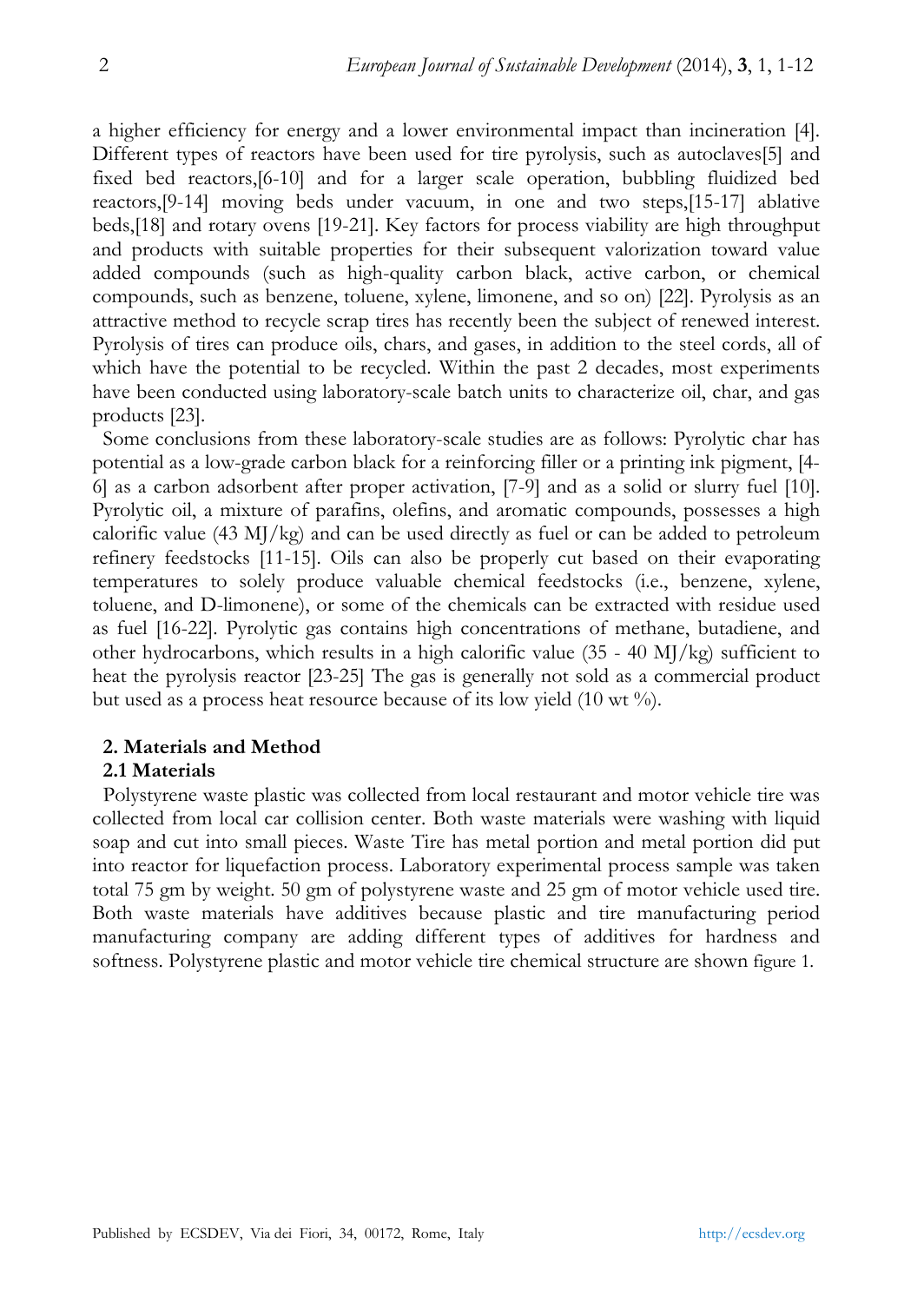

Figure 1: Polystyrene waste plastic structure and Tire structure

#### 2.2 Method Description

Polystyrene waste plastic and motor vehicle used tire mixture into fuel production process setup shown into figure 2. Small pieces waste materials put into reactor inside for liquefaction process. Then condensation unit was setup with reactor and collection device. Fuel collection container was setup with fuel purification system and final fuel collection container and sediment container. Gas cleaning device was setup with condensation unit with liquid solution (sodium hydroxide, sodium bicarbonate and water). Teflon bag, small pump was setup with cleaning device and residue collection container was connecting with reactor. Temperature range was 100 - 420 °C and thermal degradation without vacuumed system. No extra chemical was added in this experiment and whole experiment was close system. Experiment was monitored with temperature controller because some time experimental temperature need to increase and sometime experiment temperature need to decrease for quality product. Starting temperature 100 °C to final temperature 420 °C was use for whole procedure finish. Total time consumes 5 hours and input electricity was 0.71 KWh. Waste polystyrene plastics and tire mixture to fuel production process during heating period was observed that lot of smoke was created. All vapors did not condense and came out as gas because it was light fraction  $C_1$ - $C_4$ . Waste polystyrene plastic and tire has additives those additives cannot convert in to fuel only polymer portion can converted into fuel. Tire has high percentage of additives, cloth metal portion, and rubber and all of those parts cannot convertible. All additives come out as solid black residue. Polymer waste polystyrene has aromatic group and tire has petroleum component. When heat apply long chin carbon molecule breakdown and form into short chain hydrocarbon fuel or chemicals. Gas was cleaned with alkali wash and water wash then storage into Teflon bag using small pump. Fuel was filtered using RCI technology purification system. Product fuel density is 0.84gm/ml. In mass balance calculation showed 75 gm polystyrene waste plastic and tire mixture to fuel weight is 41.2 gm, sample as light gas generated 2.5 gm, and leftover black residue was 31.3 gm. Conversion rate percentage result showed liquid fuel was 54.93 %, light gas generation 3.34 % and residue percentage was 41.73%. Residue percentage was high because tire has rubber and additive, cloth and metal. Residue and light gas analysis are under investigation.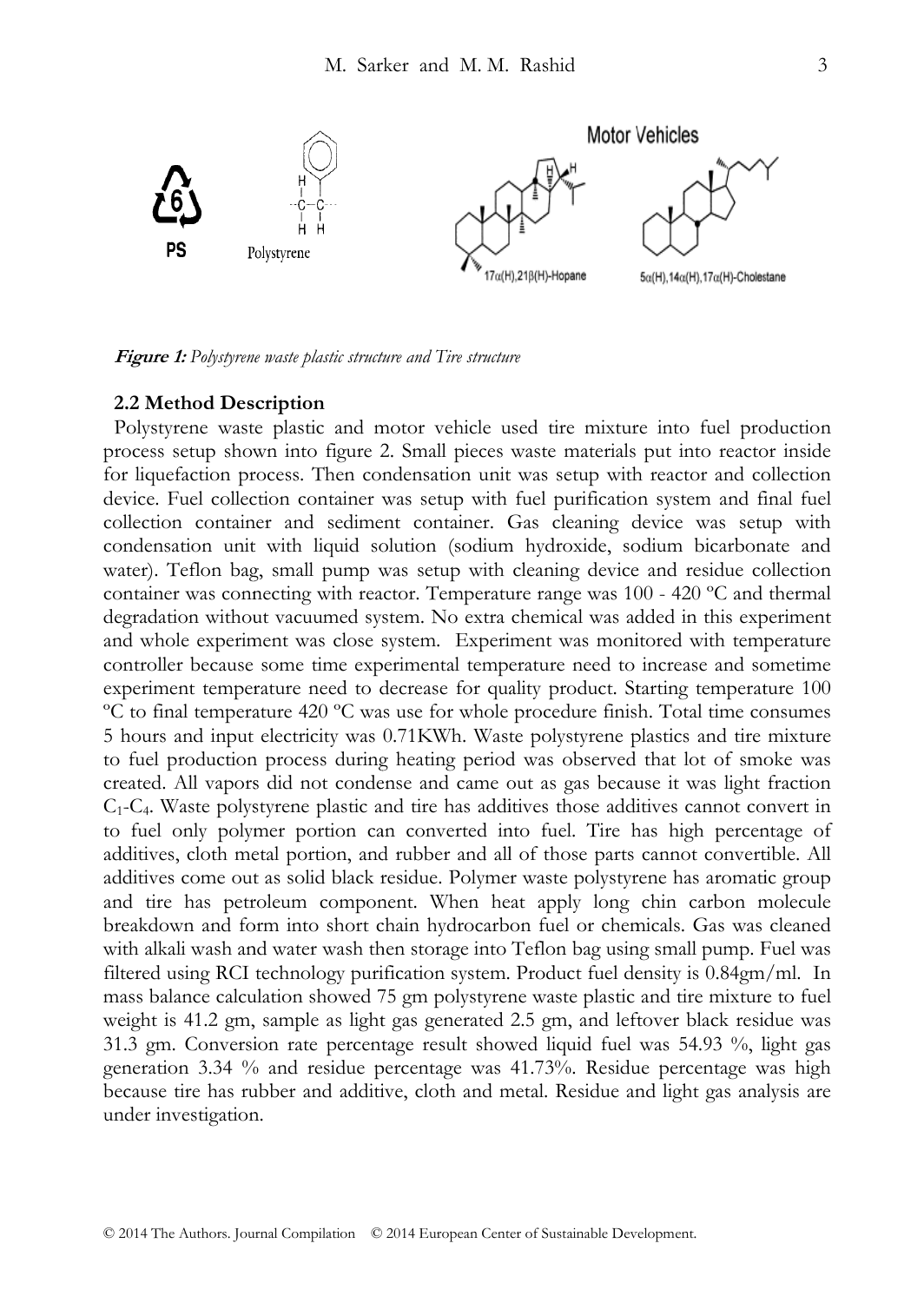

Figure 2: Polystyrene (PS) Waste Plastic and Motor Vehicle Used Tire to Chemical Product Production Process

# 3. Results and Discussions



Figure 3: GC/MS Chromatogram of Polystyrene (PS) Waste Plastic and Motor Vehicle Used Tire to Chemical Product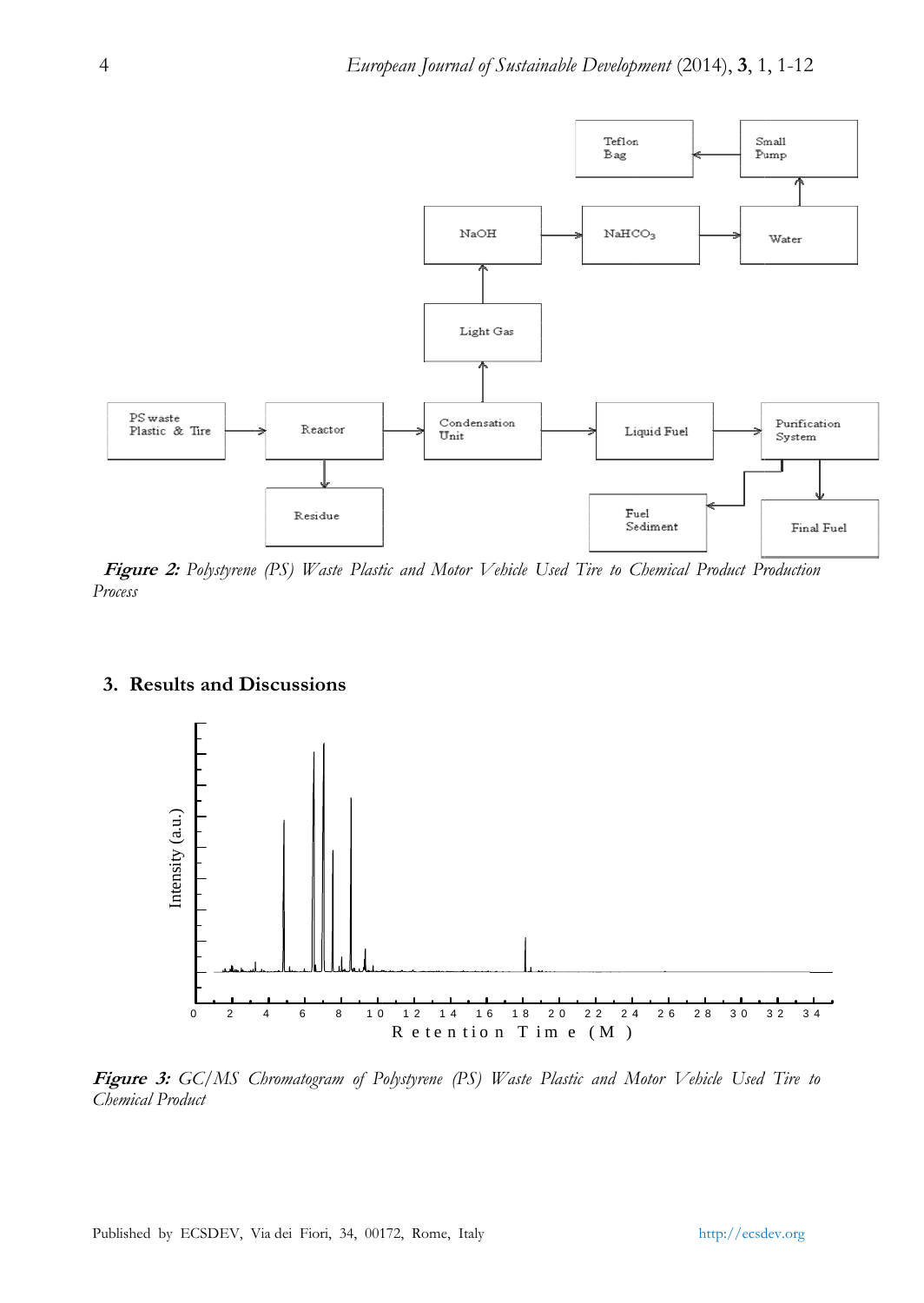| Numb                     | Retenti | Trac   | Compound                                | Compo       | Molecu | Probabil | <b>NIST</b> |
|--------------------------|---------|--------|-----------------------------------------|-------------|--------|----------|-------------|
| er of                    | on      | e      | Name                                    | und         | lar    | ity %    | Library     |
| Peak                     | Time    | Mas    |                                         | Formul      | Weight |          | Numb        |
|                          | (min.)  | S      |                                         | a           |        |          | er          |
|                          |         | (m/    |                                         |             |        |          |             |
|                          |         | z)     |                                         |             |        |          |             |
| $\mathbf{1}$             | 1.49    | 41     | Cyclopropane                            | $C_3H_6$    | 42     | 40.9     | 18854       |
| $\overline{c}$           | 1.56    | 43     | Isobutane                               | $C_4H_{10}$ | 58     | 68.9     | 18936       |
| $\mathfrak z$            | 1.60    | 41     | $2$ -Butene, $(E)$ -                    | $C_4H_8$    | 56     | 23.9     | 105         |
| $\overline{\mathcal{L}}$ | 1.75    | 55     | 1-Butene, 3-methyl-                     | $C_5H_{10}$ | 70     | 23.6     | 160477      |
| 5                        | 1.81    | 43     | Butane, 2-methyl-                       | $C_5H_{12}$ | 72     | 77.4     | 19107       |
| 6                        | 1.87    | 42     | Cyclopropane, ethyl-                    | $C_5H_{10}$ | 70     | 39.6     | 114410      |
| 7                        | 1.91    | 55     | 1-Butanol, 3-methyl-                    | $C_5H_{12}$ | 88     | 12.7     | 151656      |
|                          |         |        |                                         | $\circ$     |        |          |             |
| 8                        | 1.97    | 67     | 1,3-Pentadiene                          | $C_5H_8$    | 68     | 18.4     | 291890      |
| 9                        | 1.99    | 55     | Cyclopropane, 1,2-dimethyl-<br>, trans- | $C_5H_{10}$ | 70     | 17.3     | 114453      |
| 10                       | 2.02    | 55     | 2-Pentene, (E)-                         | $C_5H_{10}$ | 70     | 18.0     | 291780      |
| 11                       | 2.06    | 67     | 1,4-Pentadiene                          | $C_5H_8$    | 68     | 27.0     | 114494      |
| 12                       | 2.25    | 67     | Bicyclo[2.1.0] pentane                  | $C_5H_8$    | 68     | 15.4     | 192491      |
| 13                       | 2.32    | 42     | 1-Pentanol, 2-methyl-                   | $C_6H_{14}$ | 102    | 29.5     | 19924       |
|                          |         |        |                                         | $\Omega$    |        |          |             |
| 14                       | 2.44    | 57     | Pentane, 3-methyl-                      | $C_6H_{14}$ | 86     | 43.3     | 19375       |
| 15                       | 2.50    | 56     | 1-Hexene                                | $C_6H_{12}$ | 84     | 35.3     | 500         |
| 16                       | 2.57    | 57     | Hexane                                  | $C_6H_{14}$ | 86     | 79.6     | 61280       |
| 17                       | 2.64    | 41     | Pentane, 3-methylene-                   | $C_6H_{12}$ | 84     | 27.3     | 19323       |
| 18                       | 2.68    | 41     | Pentane, 3-methylene-                   | $C_6H_{12}$ | 84     | 22.9     | 19323       |
| 19                       | 2.72    | 67     | 1,3-Pentadiene, 3-methyl-,              | $C_6H_{10}$ | 82     | 9.33     | 62975       |
|                          |         |        | (E)-                                    |             |        |          |             |
| 20                       | 2.78    | 41     | Pentane, 3-methylene-                   | $C_6H_{12}$ | 84     | 21.7     | 19323       |
| 21                       | 2.90    | 56     | Cyclopentane, methyl-                   | $C_6H_{12}$ | 84     | 55.0     | 114428      |
| 22                       | 2.96    | 67     | 3-Hexyne                                | $C_6H_{10}$ | 82     | 20.2     | 19282       |
| 23                       | 3.00    | 79     | $5-$<br>1,3-Cyclopentadiene,            | $C_6H_8$    | 80     | 18.2     | 419         |
| 24                       | 3.14    | 67     | methyl-<br>Cyclopentene, 1-methyl-      | $C_6H_{10}$ | 82     | 12.3     | 107747      |
| 25                       | 3.27    | 78     | Benzene                                 | $C_6H_6$    | 78     | 65.9     | 114388      |
| 26                       | 3.38    | 79     | 1,3-Cyclopentadiene,<br>$1-$            | $C_6H_8$    | 80     | 13.0     | 164279      |
|                          |         |        | methyl-                                 |             |        |          |             |
| 27                       | 3.52    | 67     | Cyclohexene                             | $C_6H_{10}$ | 82     | 21.6     | 61209       |
| 28                       | 3.57    | 56     | Cyclobutanone,<br>$3,3-$                | $C_6H_{10}$ | 98     | 24.1     | 957         |
|                          |         |        | dimethyl-                               | O           |        |          |             |
| 29                       | 3.62    | 41     |                                         | $C_7H_{14}$ | 98     | 27.9     | 19704       |
| 30                       | 3.74    | 43     | 1-Heptene                               | $C_7H_{16}$ | 100    | 51.3     | 61276       |
| 31                       | 3.78    | $81\,$ | Heptane                                 |             | 96     | 14.1     | 63085       |
|                          |         |        | Cyclopropane,<br>trimethylmethylene-    | $C_7H_{12}$ |        |          |             |
| 32                       | 3.96    | 81     | Cyclopentene, 4,4-dimethyl-             | $C_7H_{12}$ | 96     | 10.3     | 38642       |
| 33                       | 4.09    | 67     | 1-Ethylcyclopentene                     | $C_7H_{12}$ | 96     | 33.7     | 114407      |
| 34                       | 4.16    | 55     | Cyclohexane, methyl-                    | $C_7H_{14}$ | 98     | 41.1     | 118503      |
| 35                       | 4.21    | 79     | 1,3,5-Heptatriene, (E,E)-               | $C_7H_{10}$ | 94     | 7.59     | 118126      |
| 36                       | 4.31    | 43     | Acetic acid, dichloro-, heptyl          | $C_9H_{16}$ | 226    | 7.15     | 280485      |

**Table 1:** GC/MS Chromatogram Compound List of Polystyrene (PS) Waste Plastic and Motor Vehicle Used Tire Mixture to Chemical Product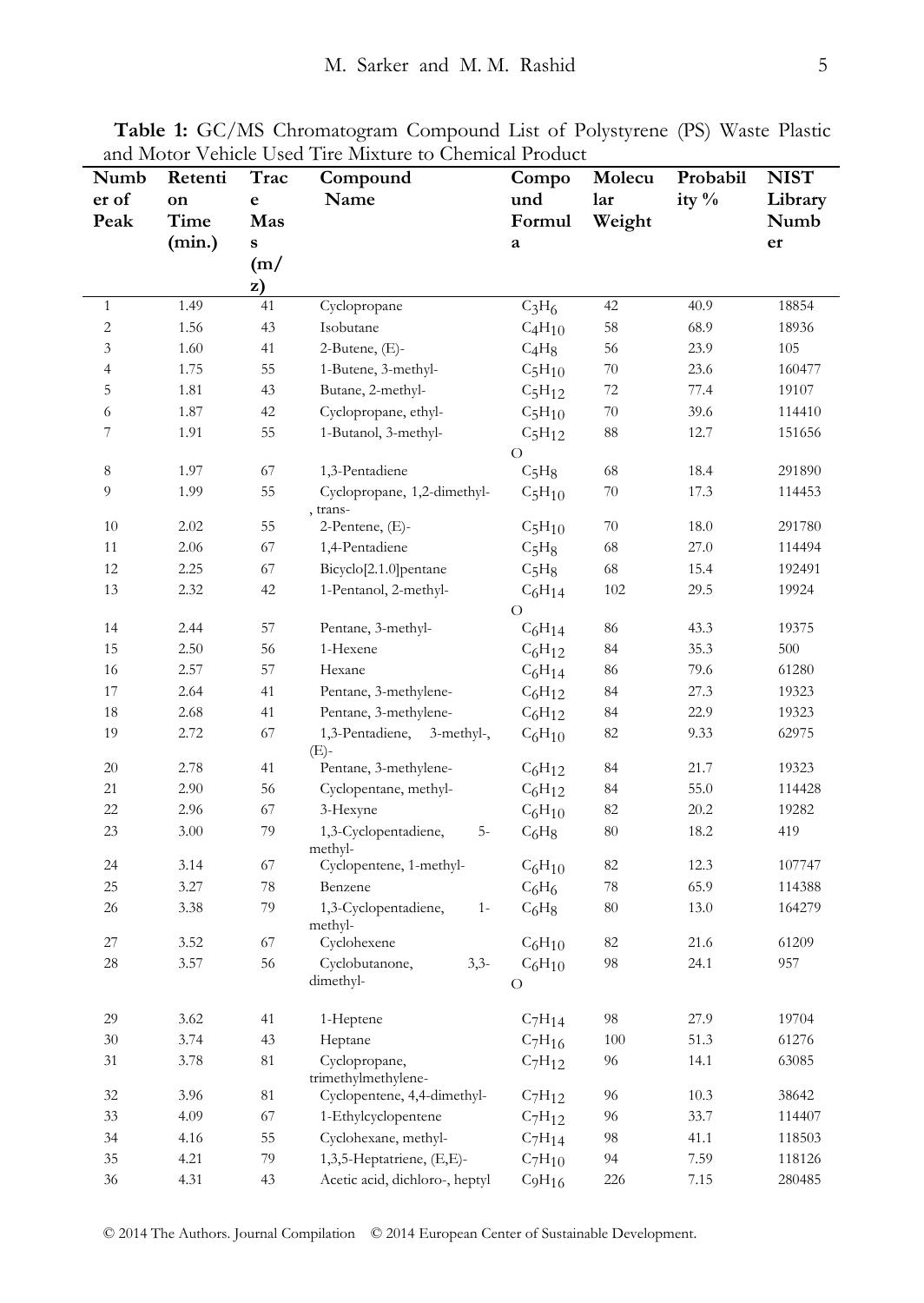|    |       |     | ester                                                      | Cl <sub>22</sub>               |     |          |        |
|----|-------|-----|------------------------------------------------------------|--------------------------------|-----|----------|--------|
| 37 | 4.39  | 79  | 1,3-Cycloheptadiene                                        | $C_7H_{10}$                    | 94  | 10.4     | 237922 |
| 38 | 4.50  | 79  | 1,3-Cyclopentadiene,<br>$1,2-$<br>dimethyl-                | $C_7H_{10}$                    | 94  | 10.3     | 800    |
| 39 | 4.55  | 81  | Cyclobutane,<br>$(1 -$<br>methylethylidene)-               | $C_7H_{12}$                    | 96  | 11.1     | 150272 |
| 40 | 4.61  | 67  | Cyclopentane, ethylidene-                                  | $C_7H_{12}$                    | 96  | 35.1     | 114403 |
| 41 | 4.85  | 91  | Toluene                                                    | C <sub>7</sub> H <sub>8</sub>  | 92  | 56.6     | 291301 |
| 42 | 5.05  | 55  | (5-Methylcyclopent-1-<br>enyl)methanol                     | $C_7H_{12}$<br>$\Omega$        | 112 | 22.9     | 99174  |
| 43 | 5.15  | 55  | Pentane, 2-cyclopropyl-                                    | $C_8H_{16}$                    | 112 | 9.93     | 113439 |
| 44 | 5.23  | 55  | $2$ -Octyn-1-ol                                            | $C_8H_{14}$<br>$\Omega$        | 126 | 25.1     | 113247 |
| 45 | 5.29  | 43  | Octane                                                     | $C_8H_{18}$                    | 114 | 36.4     | 61242  |
| 46 | 5.39  | 55  | $3$ -Octene, $(Z)$ -                                       | $C_8H_{16}$                    | 112 | 12.7     | 113895 |
| 47 | 5.47  | 207 | Cyclotrisiloxane,                                          | $C_6H_{18}$                    | 222 | 72.7     | 238029 |
|    |       |     | hexamethyl-                                                | $O_3Si_3$                      |     |          |        |
| 48 | 5.55  | 93  | Pyridine, 3-methyl-                                        | $C_6H_7N$                      | 93  | 50.8     | 791    |
| 49 | 5.65  | 81  | 3,5-Octadiene, (Z,Z)-                                      | $C_8H_{14}$                    | 110 | 12.7     | 250525 |
| 50 | 5.77  | 95  | 1-Methyl-2-                                                | $C_8H_{14}$                    | 110 | 9.50     | 113437 |
| 51 | 5.92  | 81  | methylenecyclohexane<br>$1-Ethyl-5-$<br>methylcyclopentene | $C_8H_{14}$                    | 110 | 17.1     | 114420 |
| 52 | 5.97  | 54  | Cyclohexene, 4-ethenyl-                                    | $C_8H_{12}$                    | 108 | 28.9     | 227540 |
| 53 | 6.05  | 93  | Cyclohexane,<br>$1,4-$                                     | $C_8H_{12}$                    | 108 | 14.4     | 1399   |
|    |       |     | bis(methylene)-                                            |                                |     |          |        |
| 54 | 6.46  | 106 | Ethylbenzene                                               | $C_8H_{10}$                    | 106 | 39.8     | 158804 |
| 55 | 6.58  | 91  | p-Xylene                                                   | $C_8H_{10}$                    | 106 | 30.4     | 113952 |
| 56 | 7.05  | 103 | 1,3,5,7-Cyclooctatetraene                                  | $C_8H_8$                       | 104 | 38.6     | 113230 |
| 57 | 7.54  | 105 | Benzene, (1-methylethyl)-                                  | C <sub>9</sub> H <sub>12</sub> | 120 | 42.5     | 228742 |
| 58 | 7.88  | 117 | Benzene, 2-propenyl-                                       | C <sub>9</sub> H <sub>10</sub> | 118 | 16.1     | 114744 |
| 59 | 8.02  | 91  | Benzene, propyl-                                           | C <sub>9</sub> H <sub>12</sub> | 120 | 75.9     | 113930 |
| 60 | 8.14  | 105 | Benzene, 1-ethyl-3-methyl-                                 | C <sub>9</sub> H <sub>12</sub> | 120 | 35.2     | 228743 |
| 61 | 8.20  | 105 | Benzene, 1-ethyl-3-methyl-                                 | C <sub>9</sub> H <sub>12</sub> | 120 | 29.0     | 228743 |
| 62 | 8.28  | 105 | 2,3-Heptadien-5-yne,<br>$2,4-$<br>dimethyl-                | C <sub>9</sub> H <sub>12</sub> | 120 | 7.80     | 33204  |
| 63 | 8.54  | 117 | α-Methylstyrene                                            | C <sub>9</sub> H <sub>10</sub> | 118 | 34.3     | 2021   |
| 64 | 8.73  | 105 | Benzene, 1,3,5-trimethyl-                                  | C <sub>9</sub> H <sub>12</sub> | 120 | 19.7     | 20469  |
| 65 | 8.99  | 105 | Benzene, (1-methylpropyl)-                                 | $C_{10}H_{14}$                 | 134 | 38.4     | 228188 |
| 66 | 9.23  | 119 | Benzene,<br>$1$ -methyl-3- $(1 -$<br>methylethyl)-         | $C_{10}H_{14}$                 | 134 | 16.6     | 149866 |
| 67 | 9.27  | 117 | Benzene, 2-propenyl-                                       | C <sub>9</sub> H <sub>10</sub> | 118 | 16.8     | 114744 |
| 68 | 9.33  | 68  | Limonene                                                   | $C_{10}H_{16}$                 | 136 | 21.0     | 57640  |
| 69 | 9.46  | 117 | Indane                                                     | C <sub>9</sub> H <sub>10</sub> | 118 | 13.1     | 118485 |
| 70 | 9.53  | 91  | Benzene, 3-butenyl-                                        | $C_{10}H_{12}$                 | 132 | 76.5     | 113933 |
| 71 | 9.63  | 115 | Benzene, 1-propynyl-                                       | C <sub>9</sub> H <sub>8</sub>  | 116 | 25.4     | 113196 |
| 72 | 9.75  | 91  | $1,2,3,4,5,8$ -<br>Hexahydronaphthalene                    | $C_{10}H_{14}$                 | 134 | 25.2     | 113559 |
| 73 | 9.92  | 117 | Benzene,<br>$1$ -methyl-4- $(2-$<br>propenyl)-             | $C_{10}H_{12}$                 | 132 | 17.7     | 113549 |
| 74 | 10.22 | 41  | 3-Undecene, (E)-                                           | $C_{11}H_{22}$                 | 154 | 4.78     | 60565  |
| 75 | 10.29 | 117 | 2,4-Dimethylstyrene                                        | $C_{10}H_{12}$                 | 132 | $10.6\,$ | 136251 |
| 76 | 10.36 | 57  | Undecane                                                   | $C_{11}H_{24}$                 | 156 | 24.1     | 114185 |
| 77 | 10.46 | 105 | Benzene, (1-methylbutyl)-                                  | $C_{11}H_{16}$                 | 148 | 35.8     | 245071 |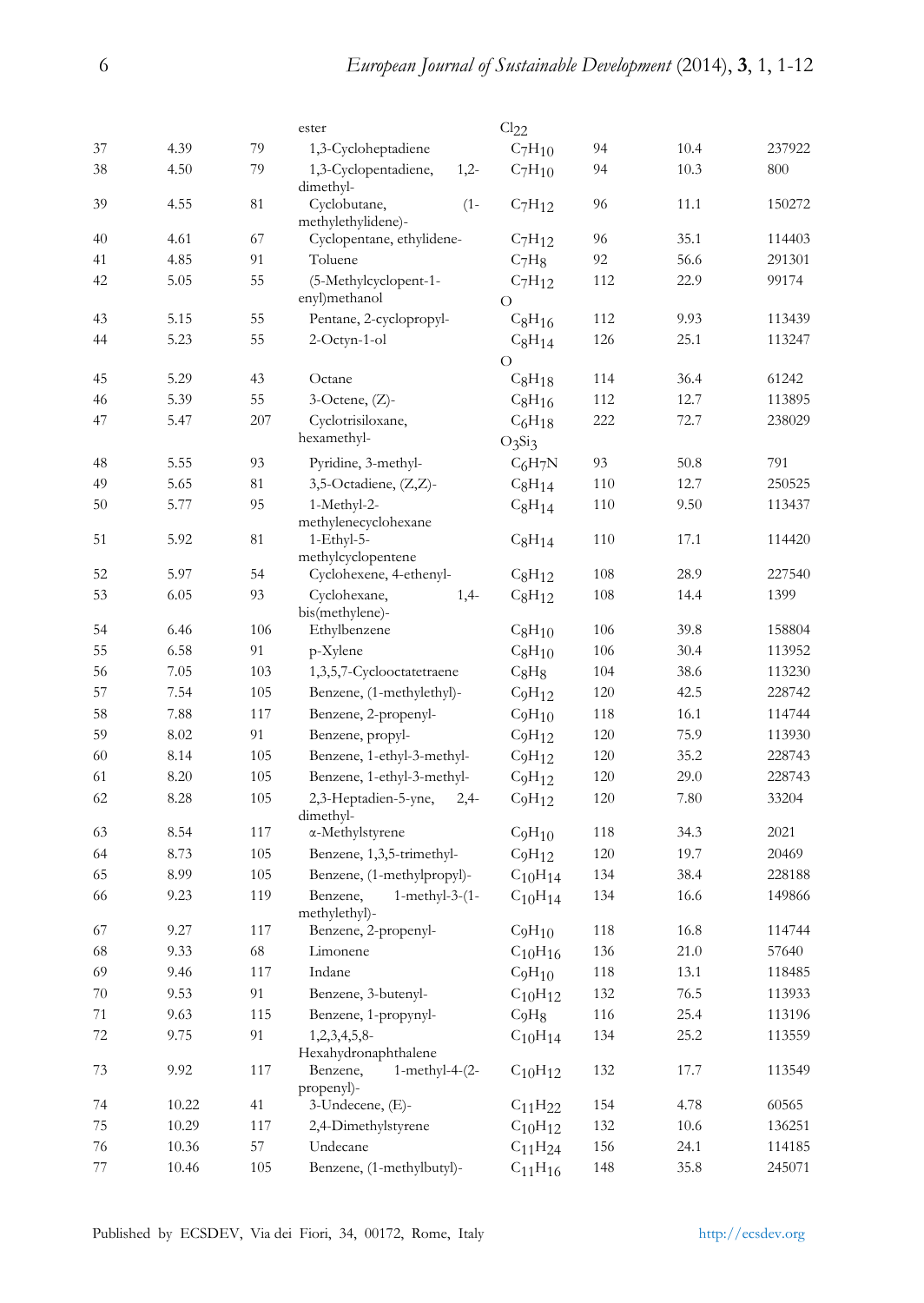| 78       | 10.70          | 117 | Benzene,<br>$1$ -methyl-4- $(2-$<br>propenyl)-           | $C_{10}H_{12}$                  | 132     | 13.1         | 113549 |
|----------|----------------|-----|----------------------------------------------------------|---------------------------------|---------|--------------|--------|
| 79       | 10.86          | 117 | Benzene,<br>$(2-methyl-2-$<br>propenyl)-                 | $C_{10}H_{12}$                  | 132     | 11.4         | 113536 |
| 80       | 11.32          | 115 | 4-Methyl-α-methyl-α-<br>nitrostyrene                     | $C_{10}H_{11}$                  | 177     | 7.20         | 135064 |
|          |                |     |                                                          | NO <sub>2</sub>                 |         |              | 113915 |
| 81<br>82 | 11.35<br>11.78 | 91  | Benzene, pentyl-                                         | $C_{11}H_{16}$                  | 148     | 69.7<br>9.07 |        |
|          |                | 41  | 3-Dodecene, (E)-                                         | $C_{12}H_{24}$                  | 168     |              | 113960 |
| 83       | 11.90          | 57  | Dodecane                                                 | $C_{12}H_{26}$                  | 170     | 8.59         | 291499 |
| 84       | 11.94          | 128 | Naphthalene                                              | $C_{10}H_8$                     | 128     | 23.5         | 114935 |
| 85       | 12.02          | 131 | Benzene,<br>$1$ -methyl-3- $(1 -$<br>methyl-2-propenyl)- | $C_{11}H_{14}$                  | 146     | 13.4         | 155781 |
| 86       | 12.38          | 117 | trans-1-Phenyl-1-pentene                                 | $C_{11}H_{14}$                  | 146     | 19.2         | 113579 |
| 87       | 12.47          | 117 | Benzene, cyclopentyl-                                    | $C_{11}H_{14}$                  | 146     | 24.8         | 187011 |
| 88       | 12.54          | 135 | Benzothiazole                                            | $C_7H_5N$<br>S                  | 135     | 65.7         | 73061  |
| 89       | 12.89          | 91  | Benzene, hexyl-                                          | $C_{12}H_{18}$                  | 162     | 50.0         | 113954 |
| 90       | 13.01          | 129 | Benzene, 4-pentynyl-                                     | $C_{11}H_{12}$                  | 144     | 16.6         | 113572 |
| 91       | 13.25          | 41  | 7-Tetradecene                                            | $C_{14}H_{28}$                  | 196     | 7.77         | 70643  |
| 92       | 13.36          | 57  | Tridecane                                                | C <sub>13</sub> H <sub>28</sub> | 184     | 13.9         | 114282 |
| 93       | 13.55          | 144 | 2,3-Diazabicyclo[2.2.1]hept-                             | $C_{11}H_{12}$                  | 172     | 18.0         | 142358 |
|          |                |     | 2-ene, 5-phenyl-                                         | $\rm N_2$                       |         |              |        |
| 94       | 13.82          | 142 | 1H-Indene, 1-ethylidene-                                 | $C_{11}H_{10}$                  | 142     | 22.6         | 155753 |
| 95       | 14.06          | 104 | Benzene, 3-cyclohexen-1-yl-                              | $C_{12}H_{14}$                  | 158     | 62.8         | 114816 |
| 96       | 14.35          | 91  | Benzene, heptyl-                                         | $C_{13}H_{20}$                  | 176     | 49.3         | 60570  |
| 97       | 14.45          | 104 | (4-Methyl-1-methylenepent-<br>4-enyl)benzene             | $C_{13}H_{16}$                  | 172     | 17.7         | 210729 |
| 98       | 14.62          | 41  | 7-Tetradecene                                            | $C_{14}H_{28}$                  | 196     | 10.7         | 70643  |
| 99       | 14.71          | 154 | Biphenyl                                                 | $C_{12}H_{10}$                  | 154     | 66.4         | 53609  |
| 100      | 14.90          | 80  | Benzene,<br>$1,1'$ - $(3-$<br>methylbutylidene)bis-      | $C_{17}H_{20}$                  | 224     | 13.4         | 10579  |
| 101      | 15.21          | 80  | 17-Octadecen-14-yn-1-ol                                  | $C_{18}H_{32}$<br>$\Omega$      | 264     | 8.14         | 36083  |
| 102      | 15.37          | 167 | Diphenylmethane                                          | $C_{13}H_{12}$                  | 168     | 50.7         | 21969  |
| 103      | 15.52          | 157 | Quinoline, 4,8-dimethyl-                                 | $C_{11}H_{11}$                  | 157     | 28.7         | 5413   |
|          |                |     |                                                          | N                               |         |              |        |
| 104      | 15.76          | 94  | 1,7-Dimethyl-4-oxa-                                      | $C_{11}H_{12}$                  | 208     | 11.5         | 275441 |
|          |                |     | $tricyclo[5.2.1.0(2,6)]$ decane-<br>$3,5,8$ -trione      | $O_4$                           |         |              |        |
| 105      | 16.02          | 57  | Tetradecane                                              | $C_{14}H_{30}$                  | 198     | 15.2         | 113925 |
| 106      | 16.08          | 167 | Benzene, 1,1'-ethylidenebis-                             | $C_{14}H_{14}$                  | 182     | 43.1         | 22224  |
| 107      | 16.21          | 168 | 1,1'-Biphenyl, 4-methyl-                                 | $C_{13}H_{12}$                  | $168\,$ | 21.3         | 113287 |
| 108      | 16.54          | 91  | $1,1'$ - $(1,2$ -<br>Benzene,<br>ethanediyl)bis-         | $C_{14}H_{14}$                  | 182     | 87.2         | 187213 |
| 109      | 16.70          | 170 | 3-(2-Methyl-propenyl)-1H-<br>indene                      | $C_{13}H_{14}$                  | 170     | 32.7         | 187785 |
| 110      | 16.89          | 105 | Benzene, 1,1'-(1-methyl-1,2-<br>ethanediyl)bis-          | $C_{15}H_{16}$                  | 196     | 39.0         | 34633  |
| 111      | 17.01          | 91  | Benzene, nonyl-                                          | C <sub>15</sub> H <sub>24</sub> | 204     | 5.77         | 113903 |
| 112      | 17.16          | 41  | Cyclohexane, 2-butyl-1,1,3-<br>trimethyl-                | $C_{13}H_{26}$                  | 182     | 15.3         | 7582   |
| 113      | 17.24          | 57  | Hexadecane                                               | $C_{16}H_{34}$                  | 226     | 9.89         | 62249  |
| 114      | 17.30          | 105 | Benzene, 1,1'-(1,2-dimethyl-                             | $C_{16}H_{18}$                  | 210     | $10.1\,$     | 41226  |
|          |                |     |                                                          |                                 |         |              |        |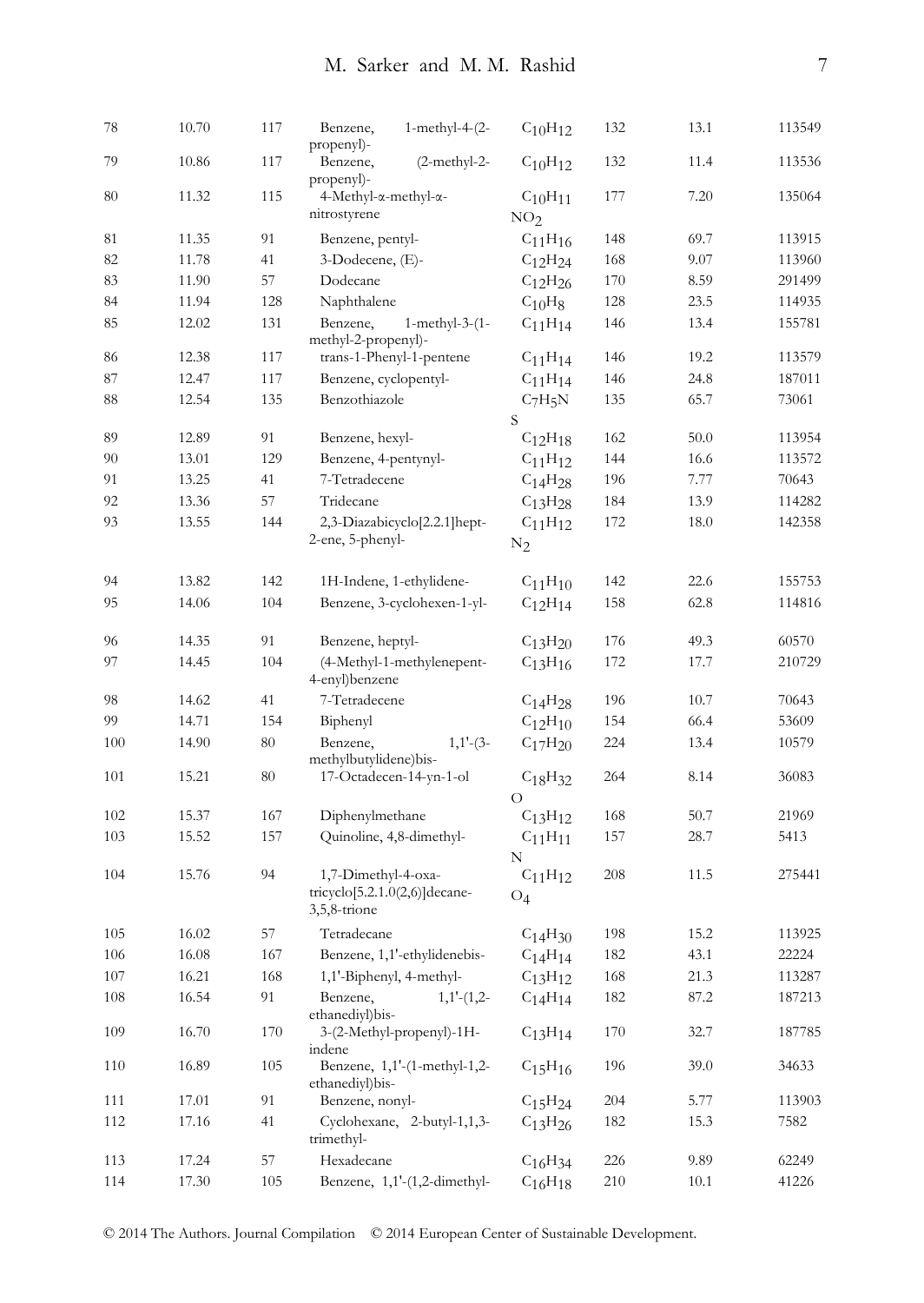|     |       |     | 1,2-ethanediyl)bis-,<br>$(R^*, R^*)$ -                            |                             |     |      |        |
|-----|-------|-----|-------------------------------------------------------------------|-----------------------------|-----|------|--------|
| 115 | 17.43 | 167 | $(\tilde{n})$ -<br>Benzene, 1,1'-ethylidenebis-                   | $C_{14}H_{14}$              | 182 | 36.9 | 22224  |
| 116 | 17.83 | 44  | 1-methyl-3-<br>Benzene,<br>(phenylmethyl)-                        | $C_{14}H_{14}$              | 182 | 36.4 | 202278 |
| 117 | 18.13 | 92  | $1,1'$ - $(1,3$ -<br>Benzene,<br>propanediyl) bis-                | $C_{15}H_{16}$              | 196 | 95.7 | 133399 |
| 118 | 18.43 | 105 | Benzene, $1,1'$ - $(1$ -methyl- $1,3$ -<br>propanediyl) bis-      | $C_{16}H_{18}$              | 210 | 90.5 | 149665 |
| 119 | 18.86 | 91  | Naphthalene,<br>1,2,3,4<br>tetrahydro-2-phenyl-                   | $C_{16}H_{16}$              | 208 | 29.6 | 9510   |
| 120 | 19.47 | 115 | $1,1'$ - $(1-$<br>Benzene,<br>butenylidene) bis-                  | $C_{16}H_{16}$              | 208 | 23.8 | 156823 |
| 121 | 19.73 | 115 | Benzene, $1,1'$ - $(3$ -methyl-1-<br>propene-1,3-diyl)bis-        | $C_{16}H_{16}$              | 208 | 48.1 | 9505   |
| 122 | 21.15 | 44  | 1-Pentene, 1,5-diphenyl-                                          | $C_{17}H_{18}$              | 222 | 22.5 | 63202  |
| 123 | 25.80 | 91  | $(2,3-$<br>Diphenylcyclopropyl)methyl<br>phenyl sulfoxide, trans- | $C_{22}H_{20}$<br><b>OS</b> | 332 | 26.5 | 142947 |

Motor vehicle waste tire and polystyrene waste plastic mixture to product fuel was analysis by GC/MS and determine compounds structure. Figure 3 and table 1 shown analysis GC/MS chromatogram and chromatogram compounds list. Perkin Elmer GC/MS (model clarus 500) was use for liquid fuel analysis purpose. Chromatogram compounds was detected form chromatogram based on trace mass  $(m/z)$  and retention time (t). Compounds table showed product fuel has large amount of aromatic group and aliphatic group. Oxygen content, nitrogen content, sulfur and halogenated group are present in this fuel. GC/MS analysis result showed chromatogram starting compound is Cyclopropane (C<sub>3</sub>H<sub>6</sub>) (t=1.49, m/z=41) and highest carbon chain compound is trans-(2, 3-Diphenylcyclopropyl) methyl phenyl sulfoxide (C $22H20OS$ ) (t=25.80, m/z=91). All compounds were traced based on retention time, trace mass and peak intensity. For compounds detection purpose search library was use Perkin Elmer NIST library. Compounds were traced lower number carbon compounds to higher number carbon compounds such as Isobutane (C4H10) ( $t=1.56$ ,  $m/z=43$ ) Compound probability percentage is  $68.9\%$ , 2-methyl- Butane  $(C_5H_{12})$   $(t=1.81, m/z=43)$  Compound probability percentage is  $77.4\%$ , trans-1, 2-dimethyl- Cyclopropane  $(C_5H_{10})$  (t=1.99,  $m/z=55$ ) Compound probability percentage is 17.3%, 3-methyl-Pentane (C6H14)  $(t=2.44, m/z=57)$  Compound probability percentage is 43.3%, 3-methylene-Pentane  $(C_6H_12)$  (t=2.68, m/z=41) Compound probability percentage is 22.9%, methyl-Cyclopentane (C<sub>6</sub>H<sub>12</sub>) (t=2.90, m/z=56) Compound probability percentage is 55.0 %, Benzene  $(C_6H_6)$  (t=3.27, m/z=78) Compound probability percentage is 65.9%, 3,3dimethyl-Cyclobutanone  $(C_6H_{10}O)$  (t=3.57, m/z=56) Compound probability percentage is 24.1%, trimethylmethylene-Cyclopropane  $(C7H12)$  (t=3.78, m/z=81) Compound probability percentage is  $14.1\%$ , methyl-Cyclohexane (C7H14) (t=4.16,  $m/z=55$ ) Compound probability percentage is 41.1%, 1,2-dimethyl-1,3-Cyclopentadiene  $(C7H<sub>10</sub>)$  (t=4.50, m/z=79) Compound probability percentage is 10.3%, Toluene (C7H8)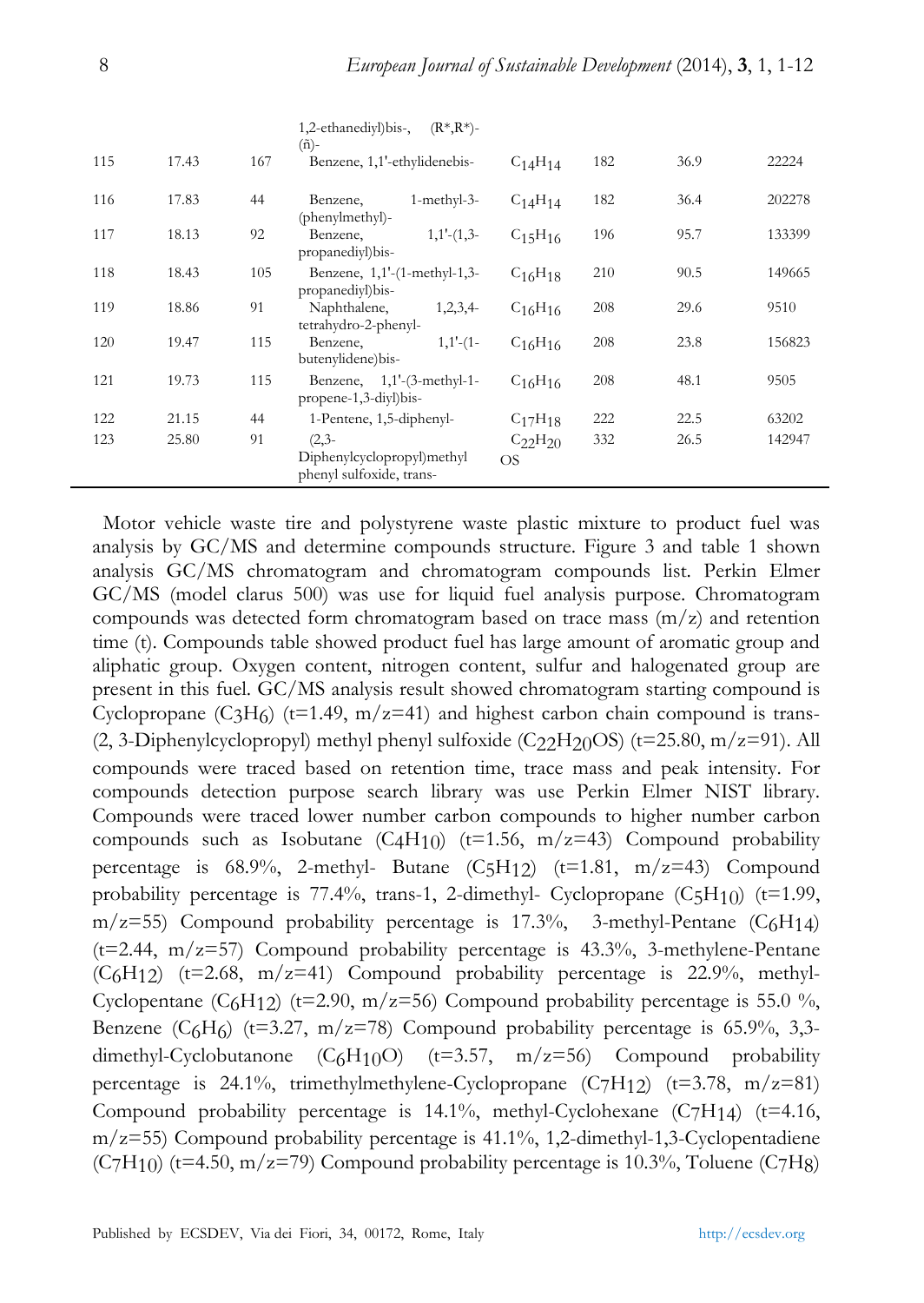$(t=4.85, m/z=91)$  Compound probability percentage is 56.6%, 2-Octyn-1-ol (C<sub>8</sub>H<sub>14</sub>O) ( $t=5.23$ ,  $m/z=55$ ) Compound probability percentage is 25.1%, 3-methyl- Pyridine  $(C<sub>6</sub>H<sub>7</sub>N)$  (t=5.55, m/z=93) Compound probability percentage is 50.8%, 1-Ethyl-5methylcyclopentene (C<sub>8</sub>H<sub>14</sub>) (T=5.92, m/z=81) Compound probability percentage is 17.1%, Ethylbenzene (C8H<sub>10</sub>) (t=6.46, m/z=106) Compound probability percentage is 39.8%, 2-propenyl- Benzene  $(C_9H_{10})$  (t=7.88, m/z=117) Compound probability percentage is 16.1%, 1-ethyl-3-methyl- Benzene (C9H<sub>12</sub>) (t=8.20, m/z=105) Compound probability percentage is 29.0%,  $\alpha$ -Methylstyrene (C9H<sub>10</sub>) (t=8.54, m/z=117) Compound probability percentage is  $34.3\%$ , 2-propenyl- Benzene (C9H<sub>10</sub>) (t=9.27, m/z=117) Compound probability percentage is 16.8%, Limonene  $(C_{10}H_{16})$  (t=9.33,  $m/z=68$ ) Compound probability percentage is 21.0%, 1-propynyl- Benzene (C9H8) (t=9.63, m/z=115) Compound probability percentage is 25.4%, Undecane  $(C_{11}H_{24})$ ( $t=10.36$ ,  $m/z=57$ ) Compound probability percentage is 24.1%, (2-methyl-2-propenyl)-Benzene  $(C_{10}H_{12})$  (t=10.86, m/z=117) Compound probability percentage is 11.4%, (E)-3-Dodecene (C12H24) (t=11.78, m/z=41) Compound probability percentage is 9.07%, Naphthalene (C<sub>10</sub>H<sub>8</sub>) (t=11.94, m/z=128) Compound probability percentage is 23.5%, cyclopentyl-Benzene  $(C_{11}H_{14})$  (t=12.47, m/z=117) Compound probability percentage is 24.8%, Tridecane  $(C<sub>13</sub>H<sub>28</sub>)$  (t=13.36, m/z=57) Compound probability percentage is 13.9%, 3-cyclohexen-1-yl- Benzene  $(C_{12}H_{14})$  (t=14.06, m/z=104) Compound probability percentage is 62.8%, Biphenyl  $(C_12H_10)$  (t=14.71, m/z=154) Compound probability percentage is  $66.4\%$ , Diphenylmethane  $(C_{13}H_{12})$  (t=15.37, m/z=167) Compound probability percentage is 50.7%, Tetradecane  $(C<sub>14</sub>H<sub>30</sub>)$  (t=16.02,  $m/z=57$ ) Compound probability percentage is 15.2%, bis-1,1'-(1,2-ethanediyl) Benzene  $(C_14H_14)$  (t=16.54, m/z=91) Compound probability percentage is 87.2%, bis-1,1'-(1methyl-1,2-ethanediyl) Benzene (C15H16) (t=16.89, m/z=105) Compound probability percentage is 39.0%, Hexadecane  $(C_{16}H_{34})$  (t=17.24, m/z=57) Compound probability percentage is  $9.89\%$ , 1,1'-ethylidenebis- Benzene (C14H14) (t=17.43, m/z=167) Compound probability percentage is 36.9%, bis-1,1'-(1-methyl-1,3-propanediyl)Benzene (C<sub>16</sub>H<sub>18</sub>) (t=18.43, m/z=105) Compound probability percentage is 90.5 %, bis-1,1'-(3methyl-1-propene-1,3-diyl) Benzene  $(C16H16)$  (t=19.73, m/z=115) Compound probability percentage is 48.1%, trans- (2,3-Diphenylcyclopropyl)methyl phenyl sulfoxide  $(C22H20OS)$  (t=25.80, m/z=91) Compound probability percentage is 26.5%. Analysis result indicates that product fuel has high percentage of aromatic group then aliphatic group.

#### **Conclusion**

Motor vehicle waste tire and polystyrene waste plastic mixture to fuel production was performed without catalyst at 100-420 ºC. Product fuel is ignited and fuel was analysis by GC/MS to checked fuel inside compounds structure. Carbon chain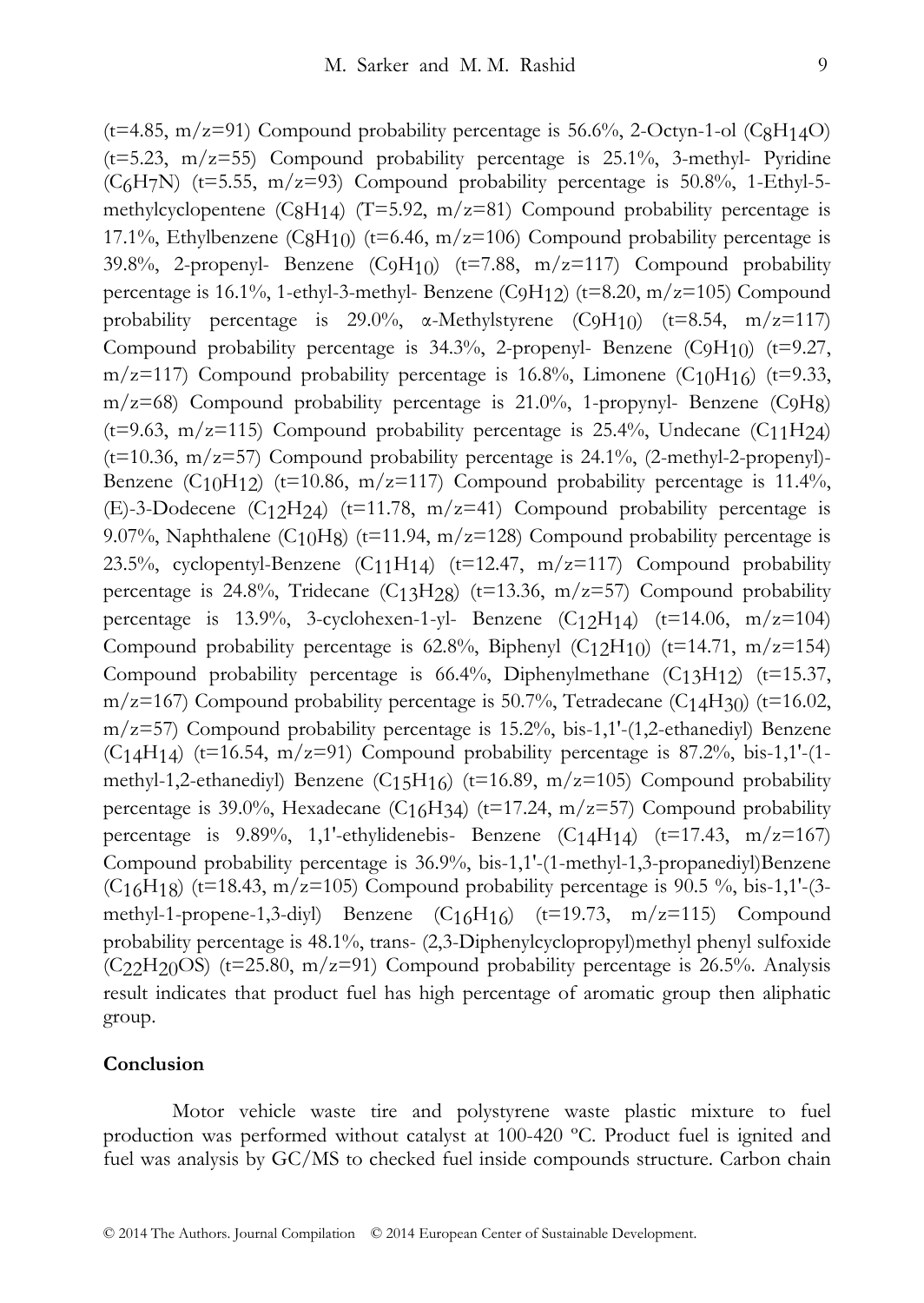showed  $C_3-C_{22}$  and most of the compounds are aromatic group including Benzene, Toluene, Ethylbenzene, p-Xylene, 2-propenyl-Benzene, α-Methylstyrene, 2-propenyl-Benzene, Limonene, Indane, 1-methyl-4-(2-propenyl)-Benzene, Naphthalene, 3 cyclohexen-1-yl-Benzene, bis-1,1'-(1,2-ethanediyl)Benzene, 1-methyl-3-(phenylmethyl)- Benzene, bis-1,1'-(1-butenylidene)Benzene, and so on. PS waste plastic has aromatic group and motor vehicle has also aromatic group compounds. Liquid fuel conversion rate only 54.93 % and rest of percentage was solid residue and light gas. Residue percentage was high because tire has high percentage of additive, cloth, rubber. Rubber, cloth and additives that not convertible into fuel. This technology can convert all PS waste plastic and motor vehicle used tire into useful chemicals which can use internal combustion engines and refinery process for feed.

# **Acknowledgement**

The authors acknowledge the support [financial] of Dr. Karin Kaufman, the founder and sole owner of Natural State Research, Inc. The authors also acknowledge the valuable contributions NSR laboratory team members during the preparation of this manuscript.

#### **References**

- [1] Larsen, M. B.; Schultz, L.; Glarborg, P.; Skaarup-Jensen, L.; Dam- Johansen, K.; Frandsen, F.; Herriksen, U. Devolatilization characteristics of large particles of tyre rubber under combustion conditions. Fuel 2006, 85, 1335–1345.
- [2] Sunthonpagasit, N.; Duffey, R. Scrap tires to crumb rubber: feasibility analysis for processing facilities. Resour., ConserV. Recycl. 2004, 40, 281–299.
- [3] Huffman, G. P.; Shah, N. Can waste plastics and tires be recycled economically. CHEMTECH 1998, 28, 34–43.
- [4] Sharma, V. K.; Fortuna, F.; Macarini, M.; Berillo, M.; Cornacchia, G. Disposal of waste tyres for energy recovery and safe environment. Appl. Energy 2000, 65, 381–394.
- [5] de Marco, I.; Laresgoiti, M. F.; Cabrero, M. A.; Torres, A.; Chomon, M. J.; Caballero, B. Pyrolysis of scrap tyres. Fuel Process. Technol. 2001, 72, 9–22.
- [6] Gonzalez, J. F.; Encinar, J. M.; Canito, J. L.; Rodrıguez, J. J. Pyrolysis of automobile tyre waste. Influence of operating variables and kinetics study. J. Anal. Appl. Pyrolysis 2001, 58, 667–683.
- [7] Laresgoiti, M. F.; de Marco, I.; Torres, A.; Caballero, B.; Cabrero, M. A.; Chomon, M. J. Chromatographic analysis of the gases obtained in tyre pyrolysis. J. Anal. Appl. Pyrolysis 2000, 55, 43–54.
- [8] Laresgoiti, M. F.; Caballero, B.; de Marco, I.; Torres, A.; Cabrero, M. A.; Chomo´n, M. J. Characterization of the liquid products obtained in tyre pyrolysis. J. Anal. Appl. Pyrolysis 2004, 71, 917–934.
- [9] Berrueco, C.; Esperanza, E.; Mastral, F. J.; Ceamanos, J.; Garcıa- Bacaicoa, P. Pyrolysis of waste tyres in an atmospheric static-bed batch reactor: Analysis of the gases obtained. J. Anal. Appl. Pyrol. 2005, 74, 245– 253.
- [10] Ucar, S.; Karagoz, S.; Ozkan, A. R.; Yanik, J. Evaluation of two different scrap tires as hydrocarbon source by pyrolysis. Fuel 2005, 84, 1884–1892.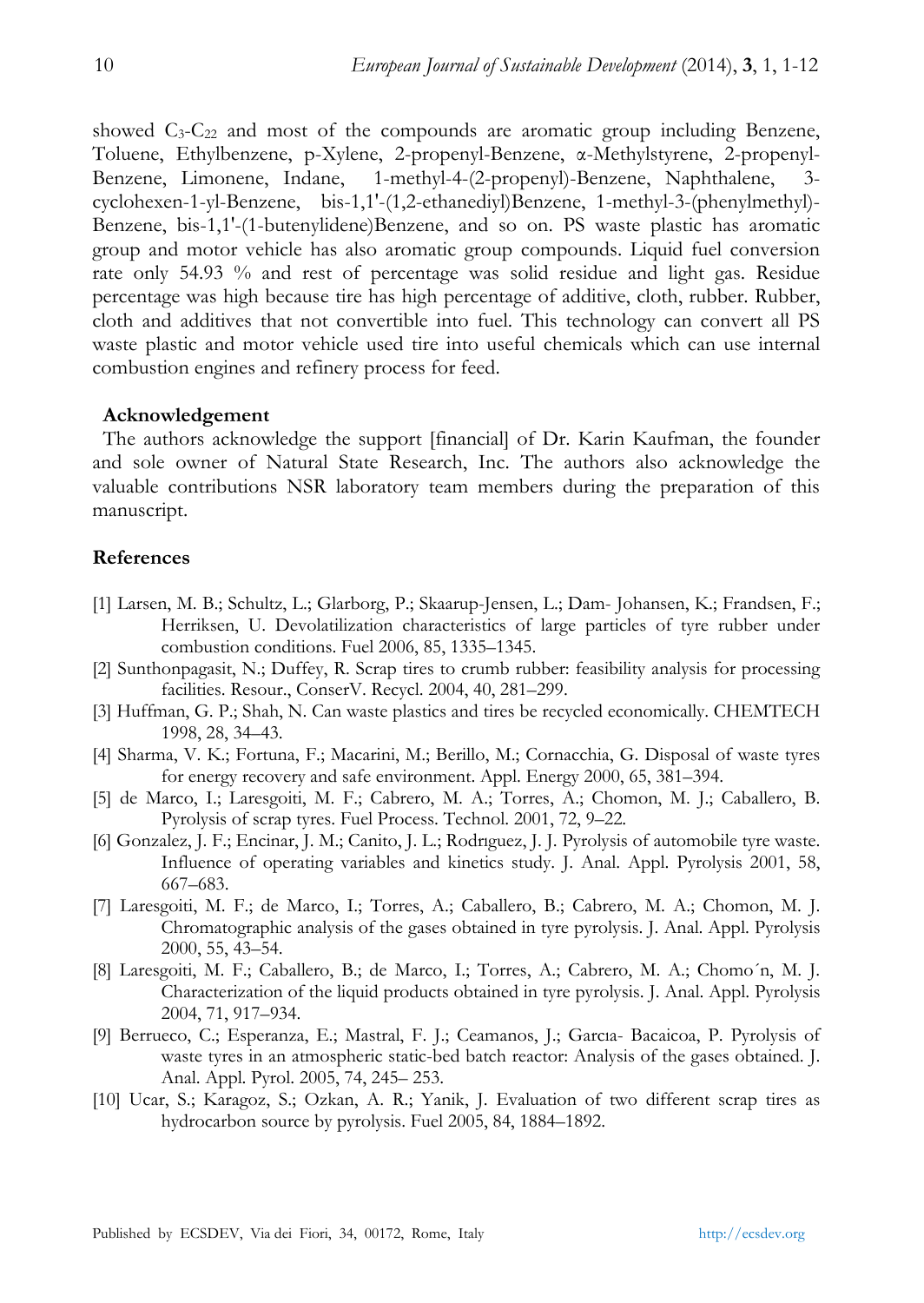- [11] Williams, P. T.; Besler, S.; Taylor, D. T. The pyrolysis of scrap automotive tyres: The influence of temperature and heating rate on product composition. Fuel 1990, 69, 1474– 1482.
- [12] Lee, J. M.; Lee, J. S.; Kim, J. R.; Kim, S. D. Pyrolysis of waste tires with partial oxidation in a fluidized-bed reactor. Energy 1995, 20, 969– 976.
- [13] Wey, M. Y.; Huang, S. C.; Shi, C. L. Oxidative pyrolysis of mixed solid wastes by sand bed and freeboard reaction in a fluidized bed. Fuel 1997, 76, 115–121.
- [14] Kaminsky, W.; Mennerich, C. Pyrolysis of synthetic tire rubber in a fluidised-bed reactor to yield 1,3-butadiene, styrene and carbon black. J. Anal. Appl. Pyrolysis 2001, 58-59, 803– 811.
- [15] Roy, C.; Labrecque, B.; de Caumia, B. Recycling of scrap tires to oil and carbon black by vacuum pyrolysis. Resour., ConserV. Recycl. 1990, 51, 203–213.
- [16] Roy, C.; Chaala, A.; Darmstadt, H. The vacuum pyrolysis of used tires: End-uses for oil and carbon black products. J. Anal. Appl. Pyrolysis 1999, 51, 201–221.
- [17] Benallal, B.; Roy, C.; Pakdel, H.; Chabot, S.; Porier, M. A. Characterization of pyrolytic light naphtha from vacuum pyrolysis of used tyres comparison with petroleum naphtha. Fuel 1995, 74, 1589–1594.
- [18] Bridgwater, A. V.; Peacocke, G. V. C. Fast pyrolysis processes for biomass. Renewable Sustainable Energy ReV. 2000, 4, 1–73.
- [19] Fortuna, F.; Cornacchia, G.; Mincarini, M.; Sharma, V. K. Pilotscale experimental pyrolysis plant: Mechanical and operational aspects. J. Anal. Appl. Pyrolysis 1997, 40-41, 403–417, May 1997.
- [20] Li, S. Q.; Yao, Q.; Chi, Y.; Yan, J. H.; Cen, K. F. Pilot-scale pyrolysis of scrap tires in a continuous rotary kiln reactor. Ind. Eng. Chem. Res. 2004, 43, 5133–5145.
- [21] Dıez, C.; Sanchez, M. E.; Haxaire, P.; Martınez, O.; Moran, A. Pyrolysis of tyres: A comparison of the results from a fixed-bed laboratory reactor and a pilot plant (rotary reactor). J. Anal. Appl. Pyrolysis 2005, 74, 254–258.
- [22]Miriam Arabiourrutia, Martin Olazar, Roberto Aguado, Gartzen Lopez, Astrid Barona, and Javier Bilbao, HZSM-5 and HY Zeolite Catalyst Performance in the Pyrolysis of Tires in a Conical Spouted Bed Reactor, Ind. Eng. Chem. Res. 2008, 47, 7600–7609
- [23] S.-Q. Li, Q. Yao, Y. Chi, J.-H. Yan, and K.-F. Cen, Pilot-Scale Pyrolysis of Scrap Tires in a Continuous Rotary Kiln Reactor, Ind. Eng. Chem. Res. 2004, 43, 5133-5145
- [24] Kaminsky, W.; Mennerich, D. Pyrolysis of synthetic tire rubber in a fluidised-bed reactor to yield 1,3-butadiene, styrene and carbon black. J. Anal. Appl. Pyrolysis 2001, 58-59, 803.
- [25] Roy, C.; Chaala, A.; Darmstadt, H. The vacuum pyrolysis of used tires End-uses for oil and carbon black products. J. Anal. Appl. Pyrolysis 1999, 51, 201.
- [26] Bilitewaki, B.; Ha¨ rdtle, G.; Marek, K. Usage of carbon black and activated carbon in relation to input and technical aspects of the pyrolysis process. In Pyrolysis and gasification; Ferrero, G. L., Maniatis, K., Buekens, A., Eds.; Elsevier Applied Science: London, U.K., 1989.
- [27] San Miguel, G.; Fowler, G. D.; Sollars, C. J. Pyrolysis of tire rubber: porosity and adsorption characteristics of pyrolytic chars. Ind. Eng. Chem. Res. 1998, 37, 2430.
- [28] Teng, H.; Serio, M. A.; Wojtowicz, M. A.; Bassilakis, R.; Solomon, P. R. Reprocessing of used tires into activated carbon and other products. Ind. Eng. Chem. Res. 1995, 34, 3102.
- [29] Merchant, A. A.; Petrich, M. A. Pyrolysis of scrap tires and conversion of chars to activated carbon. AIChE J. 1993, 39, 1370.
- [30] Collins, L. W.; Downs, W. R.; Gibson, L. K.; Moore, G. W. An evalation of discarded tires as source of fuel. Thermochim. Acta 1974, 10, 153.